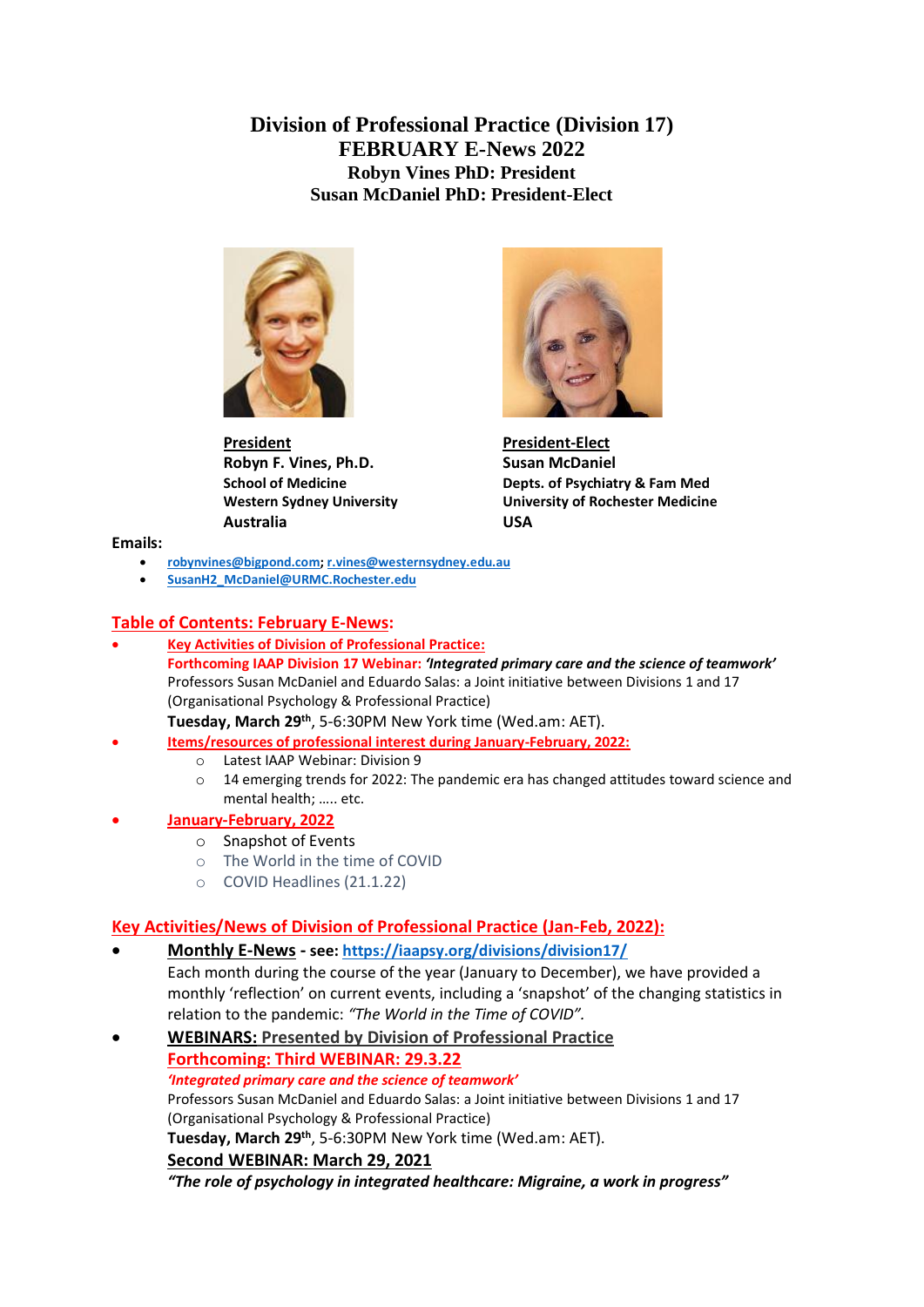**<https://iaapsy.org/members/webinars/the-role-of-psychology-in-integrated-healthcare/> SPEAKER: Professor Paul Martin (Australia); DISCUSSANT: Professor James Bray (USA) CONVENOR: IAAP Division 17 President: Dr. Robyn Vines**  *With special thanks to the IAAP Operations Team for organising this event so proficiently.* **First WEBINAR: 15.5.19 "The Critical Role of Psychology in an Integrated Primary Care Model" Speakers: Professor James Bray and Dr. Robyn Vines**  [https://iaapsy.org/members/webinars/the-critical-role-of-psychology-in-an-integrated-primary-care-model](https://iaapsy.org/members/webinars/the-critical-role-of-psychology-in-an-integrated-primary-care-model-presented-by-iaap-division-17/)[presented-by-iaap-division-17/](https://iaapsy.org/members/webinars/the-critical-role-of-psychology-in-an-integrated-primary-care-model-presented-by-iaap-division-17/) • **International Congresses:** 

**Professor Judith Gullifer** (Monash University, Australia) is the **'Division 17 Coordinator/Manager' for ICAP, Beijing' 2022** (now 2023). Please email her: with lecture, symposia and poster ideas: Email: [judith.gullifer@monash.edu](mailto:judith.gullifer@monash.edu)

**Items/resources of potential interest during January-February, 2022: Latest IAAP Webinar:**

*IAAP WEBINAR: "Economic Behavior and the COVID-19 Pandemic: Cooperation, Consumption, and Entrepreneurship"*

**Presented by Division 9, Economic Psychology**

**Date/Time: Tuesday, January 18, 2022 16:00 UTC**

**Talk 1: The Pandemic: Policy Decisions and Reflections on Strengthening Future Cooperation Between Citizens and the State**: Erich Kirchler

University of Vienna and Institute for Advances Studies; Vienna (Austria)

**Talk 2: The Consequences of Covid-19 for Entrepreneurship**: Ute Stephan

King's College London; United Kingdom

**Talk 3: Did the Covid-19 Pandemic Curb Food Waste in Italian Households? Mediated Impacts via Consumer Sentiments and New, Online Shopping Routines:** Roberta Iovino, Francesco Testa and John Thøgersen: Scuola Superiore di Studi Universitari e di Perfezionamento Sant'Anna, Italy; Aarhus University, Denmark.

# **Talk 4: How Did COVID-19 Affect the Financial Provision for the Common Good?**

Cinzia Castiglioni & Edoardo Lozza

Faculty of Psychology, Università Cattolica; Milan (Italy)

**Webinar Organizers: Tomasz Zaleskiewicz, Erik Hoelzl, Fabian Christandl**

### **(Items below: with thanks to the American Psychological Association):**



#### • **14 emerging trends for 2022:**

**The pandemic era has changed attitudes toward science and mental health**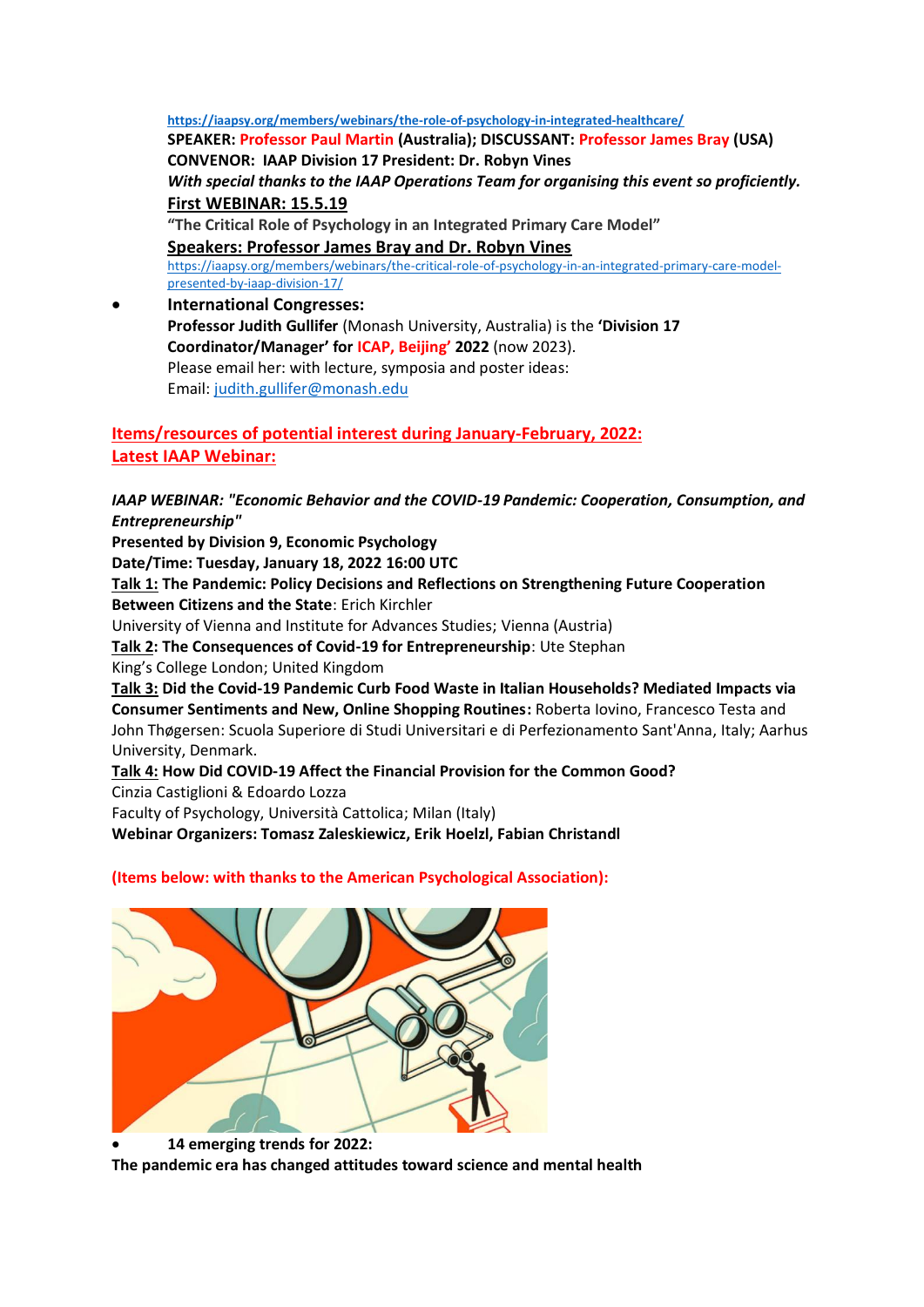In 2022, psychological science will play an increasingly outsize role in the debate about how to solve the world's most intractable challenges. This year's trends reflect unprecedented tech funding, a crisis among children, intensifying climate change, new approaches to stigma, a reworking of work, and more.

**See:<https://www.apa.org/monitor/2022/01/special-emerging-trends>**



#### **["Do Your Own Research"](https://click.info.apa.org/?qs=50e267fa6985d6fde6db94e22850e850aa60434ccb9f8d15d204d15eca46373683e17204e74703fd7d7cdaa5cb29c2d188c02888ad9eca9c): It's Not That Simple.**

Skepticism around expertise on hotly contested issues has led to a growing belief that people need to do their own research before deciding where they stand on a complex issue. That doesn't initially sound like a bad idea, said University of Michigan social psychologist **David Dunning, PhD,** in a co-authored *New York Times* article, except that "when it comes to technical and complex issues like climate change and vaccine efficacy, novices who do their own research often end up becoming more misled than informed." The authors' advice: "If you are going to do your own research, the research you should do first is on how best to do your own research."

**See:<https://www.nytimes.com/2022/01/03/opinion/dyor-do-your-own-research.html>**



#### **How the Science of Habi[ts Can Help Us Keep Our New Year's](https://click.info.apa.org/?qs=50e267fa6985d6fd5a6ec8dc54277d2d01970d449b8d23ebc2598ad4210104ec68a0bf7a3065a294d4d13defa94fc79c64d6cd55e98d743a)**

**[Resolutions:](https://click.info.apa.org/?qs=50e267fa6985d6fd5a6ec8dc54277d2d01970d449b8d23ebc2598ad4210104ec68a0bf7a3065a294d4d13defa94fc79c64d6cd55e98d743a)** Why is it so difficult to make lasting behavioral changes? **Wendy Wood, PhD,** of the University of Southern California, joined APA's *Speaking of Psychology* podcast to discuss the research on how habits drive our behavior, why habits are so difficult to break, and how we can harness the power of habit to make the changes we want.

**See[: https://www.apa.org/news/podcasts/speaking-of](https://www.apa.org/news/podcasts/speaking-of-psychology/behavioral-habits)[psychology/behavioral-habits](https://www.apa.org/news/podcasts/speaking-of-psychology/behavioral-habits)**

### **EVENTS, WEBINARS and NEW RESEARCH:**

#### • **Social Media for Psychological Research in Ethical, Productive, and Prosocial Ways**

Social media can be an incredibly useful tool for recruiting test participants, disseminating results, and stimulating public discussion about the practical implications of psychological research. It can be used to reach groups that are active online, including groups that may be difficult to connect with through traditional academic or professional communication networks. Furthermore, psychologists have used insight gained from their own experience, their research, and the behavior of others to continually re-examine and improve on our ethical standards in research and practice. This session will discuss best practices for psychologists using digital communication tools in their work and examine some of the well-known unethical influence campaigns that have taken place on social media.

**February 16 at 12:00 p.m. ET: FREE 60-minute presentation: <https://register.gotowebinar.com/register/6437901583821128720>**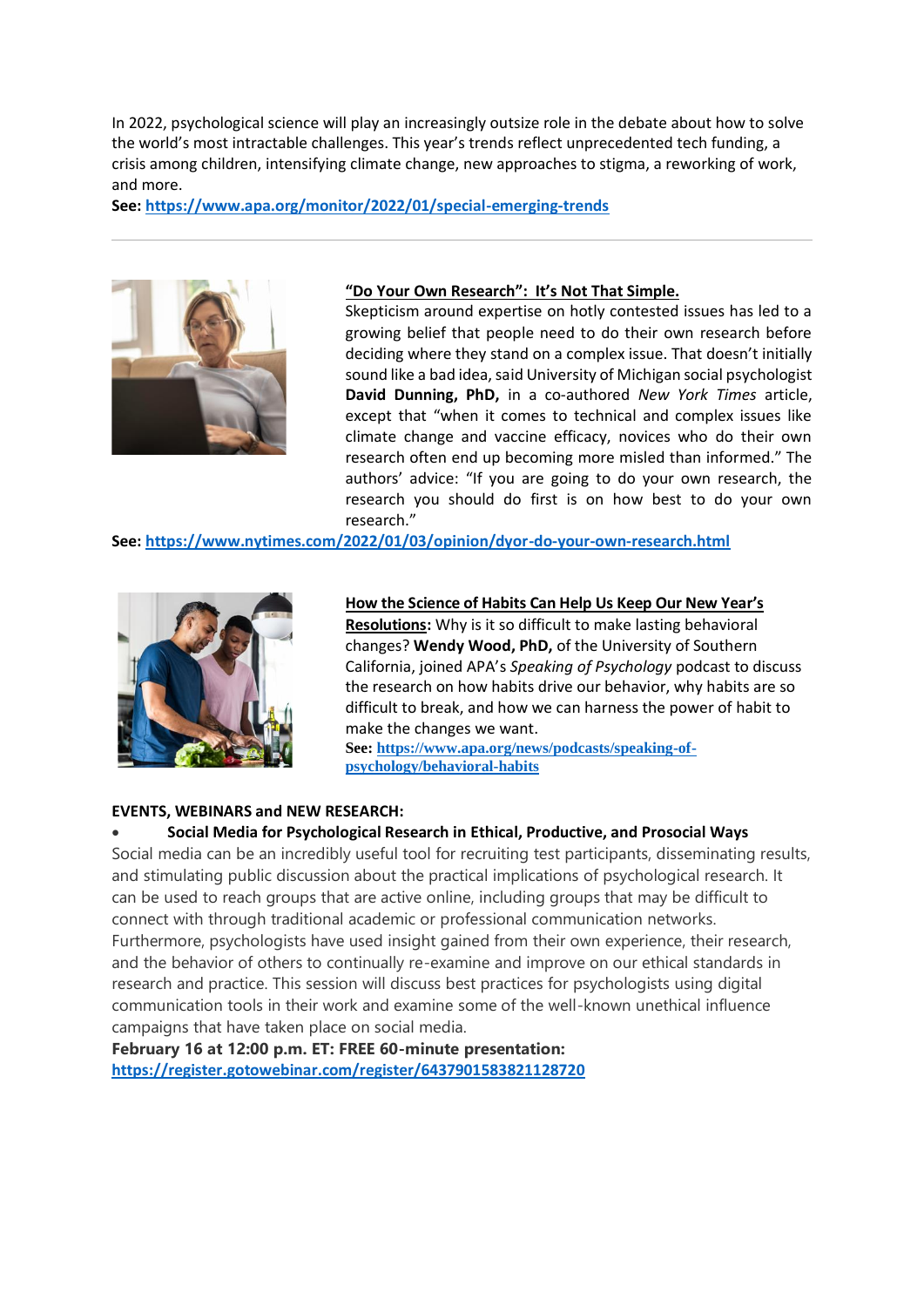

### • **Essential Science Conversations: Mixed Feelings and Mixed Methods in Psychological Science:**

Do qualitative and quantitative research methods differ in quality and rigor? This topic often elicits strong opinions within the scientific community. In this essential science conversation, we will discuss the ongoing debates and biases regarding these approaches and begin to chart a course for the future of our scientific discipline. Join our panel of experts, as they discuss current opinions, barriers, and solutions to help ensure our discipline thrives and we adhere to all our values as a science. This webinar is part of an APA series called "Essential Science Conversations," where panelists and audience members can engage in open dialogues about emerging topics in psychological science. Panelists: Elizabeth Creamer, PhD, Professor Emerita, Virginia Polytechnic Institute and State University and Co-Editor in Chief of Methods in Psychology Joseph Gone, PhD, Professor of Anthropology and of Global Health and Social Medicine, Harvard University Eric Youngstrom, PhD, Professor of Psychology and Psychiatry, University of North Carolina at Chapel Hill Host: Mitch Prinstein, PhD, Chief Science Officer, American Psychological Association

**See:<https://register.gotowebinar.com/register/8316517256834408717>**

• **Understanding the No Surprises Act: How to provide estimates for your services** Psychologists and other health care providers are now required by law to give uninsured and self-pay patients a good faith estimate of costs for services that they offer. Read APA's updated guidance and resources on when and how to provide these estimates. ... Following the implementation of the No [Surprises](https://www.apaservices.org/practice/legal/managed/billing-disclosure-requirements) Act on January 1, 2022, many psychologists have expressed confusion and concern regarding the requirement to provide uninsured and self-pay patients with a good faith estimate (GFE) of the predicted cost of services. The GFE requirement under the No Surprises Act aims to give patients and consumers a clear sense of what upcoming health care services will cost.

See: **<https://www.apaservices.org/practice/legal/managed/no-surprises-act>**

### **[SES and Health:](https://click.info.apa.org/?qs=85f1660e055be4b5b96c61ca02f6a6681f24cfffcba208a0c58cb352259e484a63ac9610dad90b45367d52d8bbbd0de476488dbc7a00cd52) For new mothers, feeling low in social status poses risk to health, according to new research published by APA:**

When it comes to the link between socioeconomic status and health, perception can be as important as reality. A study published by the American Psychological Association finds that new mothers who see themselves as lower on the socioeconomic ladder have worse health outcomes one year after their child's birth than new mothers who see themselves as higher status.

**\_\_\_\_\_\_\_\_\_\_\_\_\_\_\_\_\_\_\_\_\_\_\_\_\_\_\_\_\_\_\_\_\_\_\_\_\_\_\_\_\_\_\_\_\_\_\_\_\_\_\_\_\_\_\_\_\_\_\_\_\_\_\_\_\_\_\_\_\_\_\_\_\_\_\_\_\_\_\_\_\_\_**

See: **<https://www.apa.org/news/press/releases/2022/01/new-mothers-social-status>**

#### • **Please send further items and recommendations from your own Practice**

### **PREVIOUS ITEMS of interest: (see December, 2021/January, 2022 newsletters) December, 2021 - January, 2022**

- **How can we minimize Instagram's harmful effects? See:<https://www.apa.org/monitor/2022/03/feature-minimize-instagram-effects>**
- **Coping with Seasonal Affective Disorder During Another Pandemic Winter See:** [https://www.healthline.com/health-news/coping-with-seasonal-affective-disorder](https://www.healthline.com/health-news/coping-with-seasonal-affective-disorder-during-another-pandemic-winter#Tips-for-managing-SAD-and-COVID-19-anxiety)[during-another-pandemic-winter#Tips-for-managing-SAD-and-COVID-19-anxiety](https://www.healthline.com/health-news/coping-with-seasonal-affective-disorder-during-another-pandemic-winter#Tips-for-managing-SAD-and-COVID-19-anxiety)
- **HOLIDAYS: It's Beginning to Look a Lot Like Holiday Social Anxiety** See: <https://www.nytimes.com/2021/11/24/well/mind/holiday-social-anxiety.html>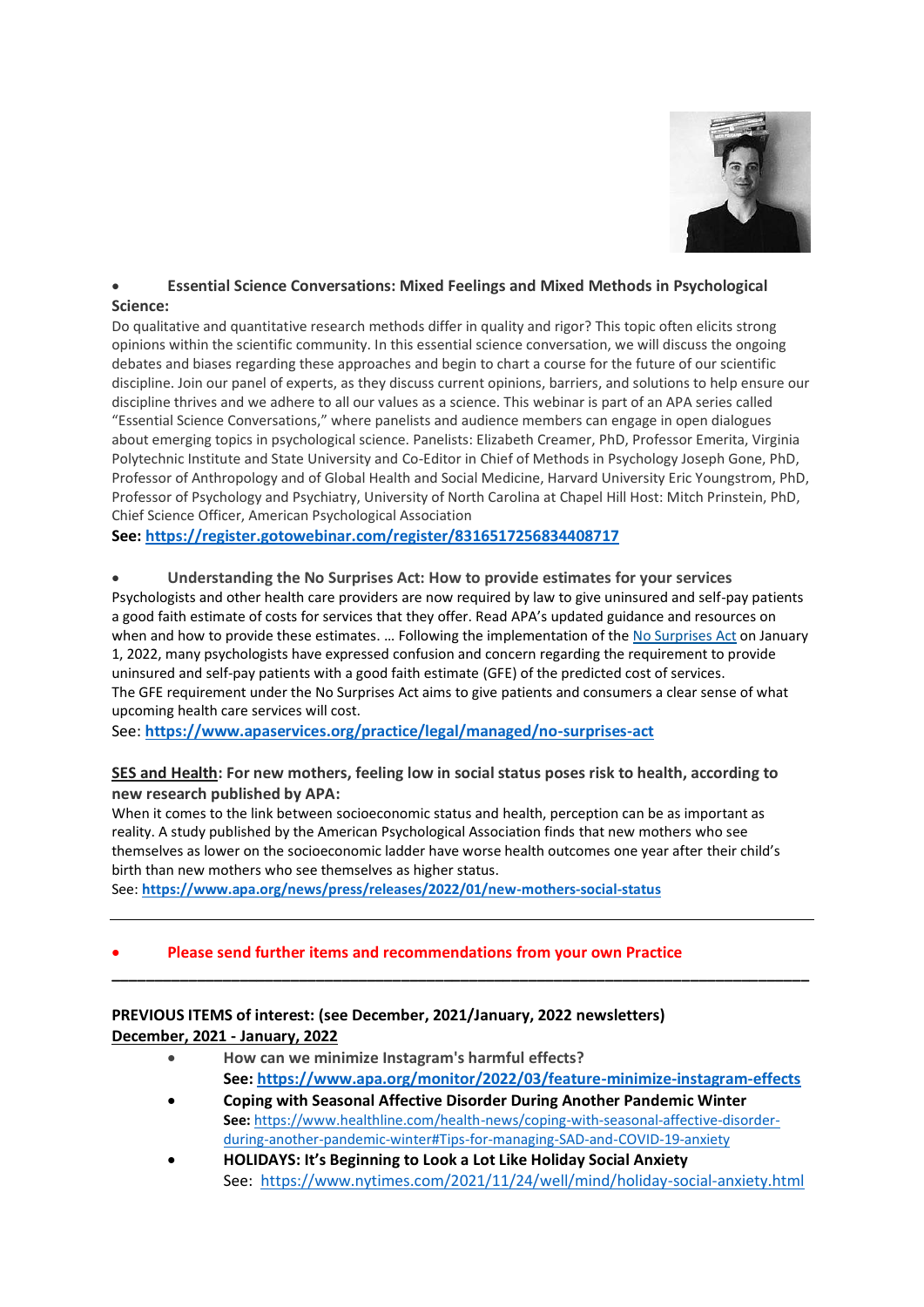- **Re-thinking Work: The Great Resignation:**  See: [https://www.bc.edu/bc-web/bcnews/nation-world-society/education/q-a-the](https://www.bc.edu/bc-web/bcnews/nation-world-society/education/q-a-the-great-resignation.html)[great-resignation.html](https://www.bc.edu/bc-web/bcnews/nation-world-society/education/q-a-the-great-resignation.html)
- **[Essential Science Conversations: Anti-Racism in Psychological Science](https://click.info.apa.org/?qs=2d25e94c72bcc4212c202a2d5710de7d8be2d2f9c6bde9c4290670b716a5ed53a434494e9c5034764e94f65c82da453575fbcb6493626760)** See: **<https://www.apa.org/science/programs/essential-conversations>**
- **Ideas re: facing current uncertainties:** *"Embracing Uncertainty: Achieving peace of mind as we face the unknown":* **by Susan Jeffers**

**November – December, 2021:** 

- **The promise and challenges of AI <https://www.apa.org/monitor/2021/11/cover-artificial-intelligence>**
	- **Veterans Struggle With Issues [That Are Often Invisible to Others](https://click.info.apa.org/?qs=033e6414bc39f4a66e368e31d2432e67fac26b42bf2a8ffd89b0977ea4ada9be6edc251c2dbe6ae30b9d961731ba638c652cb60a32089920) <https://www.nytimes.com/2021/09/07/us/politics/afghan-war-iraq-veterans.html>**
	- **[Reenvisioning Self-Care:](https://click.info.apa.org/?qs=033e6414bc39f4a6f15baddcee22c38e0e20278134af50240bd013d5c611ed0a4a158b43223443730cd58732ba3f821350987835bb0fab7d) <https://www.apa.org/monitor/2021/11/conversation-boxley>**
	- **[Creating a Better Holiday:](https://r20.rs6.net/tn.jsp?f=001JAro23uGdmTBnAS8zGwD5YVokW1GGoGa3EoUDJY8ZO4O7QGbYb_VgUqcvjj7VlbZ0TQybH2OwuaeuL3LgcGc9PwfbzOY1YVPOn6HOq4C5TTZQUWL1YbYoD4Xh34bWcD2rTVOtw0a4qy1cffscu_ABRkAL_IH_NFsCKJFzs_PVz95Dp2iHBsjLeWhGmxIkhtZZpZopj0M99ECMiJlbqsRWCuRL05N1zrIvLOxQJfVPC4=&c=-EA_e4kxch5K_YGmuwcw-TWuCwmqe5mcRJH8xAzZk0U_Hz-iFnN_Aw==&ch=mAcTtEmTTx_PErEMbpOziVMt1siiWrkqGW1MrCPM6WBKmIdIdX25mg==)**  [https://files.constantcontact.com/ac06501c401/8c72f84a-8acc-4856-9c8f-](https://files.constantcontact.com/ac06501c401/8c72f84a-8acc-4856-9c8f-569810e95314.pdf)[569810e95314.pdf](https://files.constantcontact.com/ac06501c401/8c72f84a-8acc-4856-9c8f-569810e95314.pdf)
	- **[Anticipating Difficult Holiday Interactions](https://r20.rs6.net/tn.jsp?f=001JAro23uGdmTBnAS8zGwD5YVokW1GGoGa3EoUDJY8ZO4O7QGbYb_VgUqcvjj7VlbZYSBWiCw2Ci3TWwmzkiv_rGO5squb1_pyUicGMRMAIsU-zU27lfWX5z3ThnAP6kkkjPuiKgsO4kx6lxZhMK_1uCnCocHht9mpR2WmzUieivz_qxhH_mdB7oDZf_uG3TvOs_Xm3vquTknM6x8HmlM1hknzbIXLcZpZMjM02aAGlfM=&c=-EA_e4kxch5K_YGmuwcw-TWuCwmqe5mcRJH8xAzZk0U_Hz-iFnN_Aw==&ch=mAcTtEmTTx_PErEMbpOziVMt1siiWrkqGW1MrCPM6WBKmIdIdX25mg==)** [https://files.constantcontact.com/ac06501c401/b35d5901-008c-45c6-a545](https://files.constantcontact.com/ac06501c401/b35d5901-008c-45c6-a545-ceb627eda965.pdf) [ceb627eda965.pdf](https://files.constantcontact.com/ac06501c401/b35d5901-008c-45c6-a545-ceb627eda965.pdf)
	- **[Coping with Difficult Days After a Loss](https://r20.rs6.net/tn.jsp?f=001JAro23uGdmTBnAS8zGwD5YVokW1GGoGa3EoUDJY8ZO4O7QGbYb_VgXrwNUxEA2EqgjZyhZ0NokUpfZigwp_FJyD920SiPYSfY81F_9bqs4suuOk7dTuho_Q39wVij-6pVlbGhmDE40KQi2E7XDIvfowHbSov1cZQQ-q-Ed5cbaZI6UlaKY4GaYUE13eLr4ILZvwPLcdA6RAEmH0oeTPCgYDxDznQ1tY2I2keP7wgPDw=&c=-EA_e4kxch5K_YGmuwcw-TWuCwmqe5mcRJH8xAzZk0U_Hz-iFnN_Aw==&ch=mAcTtEmTTx_PErEMbpOziVMt1siiWrkqGW1MrCPM6WBKmIdIdX25mg==)** [https://files.constantcontact.com/ac06501c401/132f1d7e-272f-4ad2-bc2b](https://files.constantcontact.com/ac06501c401/132f1d7e-272f-4ad2-bc2b-fdb51c3f35d9.pdf)[fdb51c3f35d9.pdf](https://files.constantcontact.com/ac06501c401/132f1d7e-272f-4ad2-bc2b-fdb51c3f35d9.pdf)

# **January-February, 2022: "Snapshot of Events":**

It has again been a turbulent month, with rapidly escalating/increasing cases of the Omicron variant world-wide, and ongoing lack of clarity as to when the COVID-19 pandemic will end. Economic impacts continue to devastate many parts of the world.

The one-year anniversary of the 2021 January  $6<sup>th</sup>$  'invasion' of Congress in Washington, the massive volcanic eruption in Tonga, with destruction of communications leaving outcomes unclear - and, most recently, the increasing conflict between Russia and the USA & European nations in relation to a potential invasion of Ukraine (as we write) – again highlight the uncertain times in which we live and practice professionally. These events affect all of us and our role with our clients (and ourselves) is to attempt to instil both confidence and hope in the ongoing purpose in their/our lives. The recent allegorical film: *"Don't Look Up"* throws many of these issues into stark relief and raises interesting questions relevant to both COVID-19 and Climate Change – see:

[https://www.google.com/search?sxsrf=AOaemvLsGy1\\_TJTvOX8fp505b338WmK0EA:1642845443885&q=Is+Don%27t+look](https://www.google.com/search?sxsrf=AOaemvLsGy1_TJTvOX8fp505b338WmK0EA:1642845443885&q=Is+Don%27t+look+up+a+metaphor+for+Covid%3F&sa) [+up+a+metaphor+for+Covid%3F&sa](https://www.google.com/search?sxsrf=AOaemvLsGy1_TJTvOX8fp505b338WmK0EA:1642845443885&q=Is+Don%27t+look+up+a+metaphor+for+Covid%3F&sa)

# **The World in the Time of COVID-19:**

As we write (21.1.22) the [WHO Coronavirus Disease 'dashboard'](https://covid19.who.int/) indicates that there are now **340,543,962 confirmed cases of COVID-19** including **5,570,163 registered deaths** world-wide reported to the WHO - including a **world-wide increase of more than 61.4 million registered cases in the past month alone …** (compared to: 27.12.21: 279,114,972 confirmed cases including 5,397,580 deaths; 23.11.21: 256,966,237 confirmed cases including 5,151,643 deaths; 25.10.21: 243,260,214 cases and 4,941,039 deaths; 21.9.21: 228,394,572 cases, 4,690,186 deaths; 23.8.21: 211,373,303 cases, including 4,424,341 deaths; 26.7.21: 192,284,207 cases; 4,136,518 deaths; 22.6.21: 178,202,610 confirmed cases; 3,865,738 deaths; 23.5.21: 166,346,635 confirmed cases, including 3,449,117 deaths; 5.21; 152,535,452 cases, 3,198.528 deaths; 22.3.21: 22,524,424 cases, 2,703,620 deaths; 22.2.21: 111,102,016 cases, 2,462,911 deaths; 25.1.21: 99,363,697 cases, 2,135,959 deaths; 28.12.20: 79,673,994 cases, 1,761,381 deaths; 23.11.20: 57,882,183 cases, 1,377,395 deaths; 29.10.20: 43,766,712 cases, 1,163,459 deaths; 26.7.20: 15,581,009 cases, 635,173 deaths; 20.6.20: 8,385,440 cases, 450,686 deaths; 26.4.20: 2.8million cases, 200,000 deaths).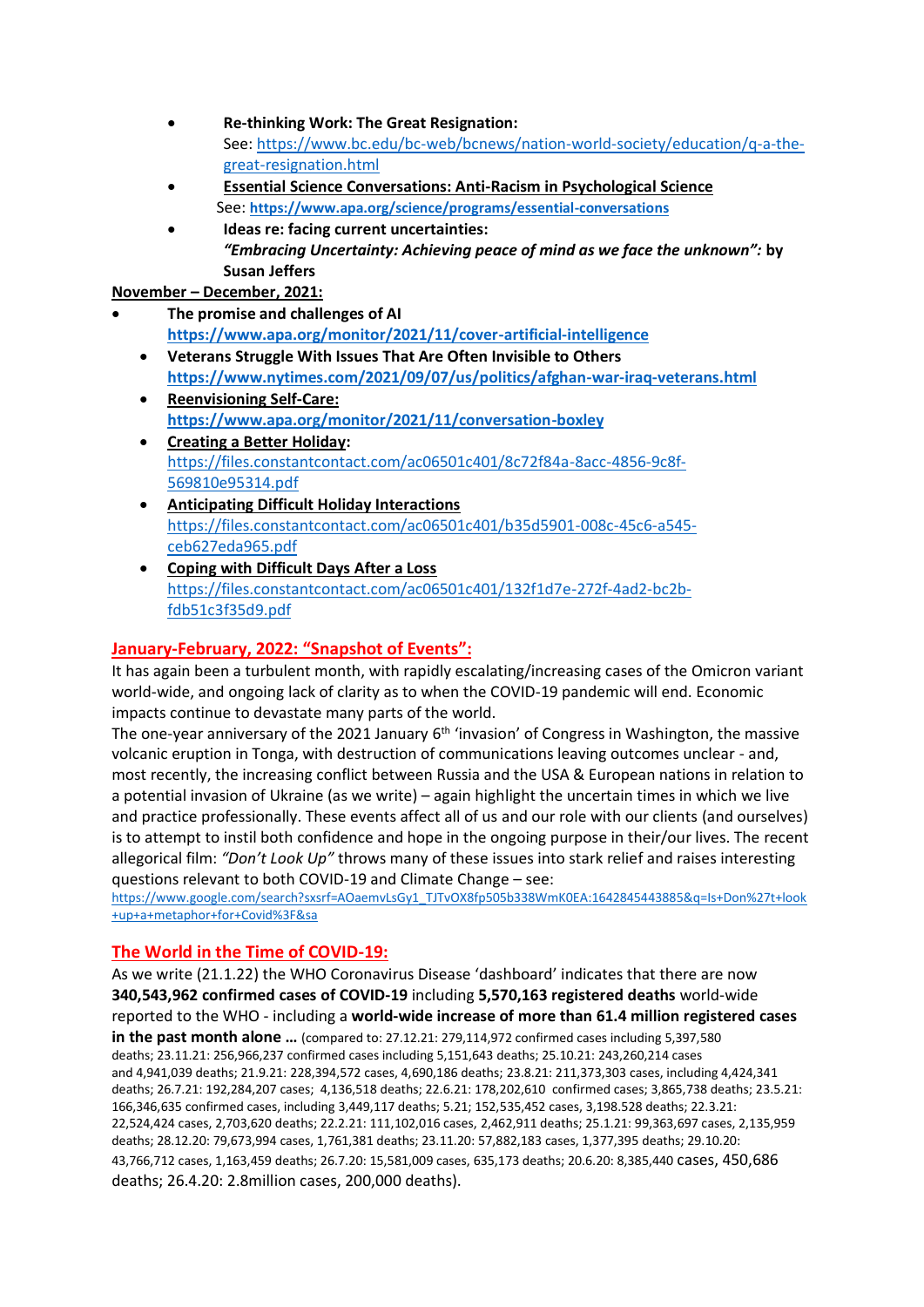**Vaccinations: As of 18.1.22, a total of 9,571,502,663 vaccine doses** of COVID-19 vaccine have been administered world-wide (compared to 27.12.21: 8,649,057,088; 21.11.21: 7,408,870,760 vaccine doses; 20.10.21: 6,655,399,359; 17.9.21: 5,776,127,976; 19.8.21: 4,562,256,778; 24.7.21: 3,646,968,156; 16.6.21: 2,413,847,050 vaccine doses). Sadly, the majority of these have been given in the developed world with less-well-off continents/countries still lagging (e.g. in Africa: COVID-19 vaccination rates stand at 7.35% for the continent, with many countries hovering around 1%, according to the [Africa Centers for Disease Control\)](https://africacdc.org/covid-19-vaccination/) **See: WHO:** 

[https://covid19.who.int/?gclid=EAIaIQobChMIkPfX79Px7QIV2w0rCh2N\\_w2GEAAYASAAEgKQm\\_D\\_BwE](https://covid19.who.int/?gclid=EAIaIQobChMIkPfX79Px7QIV2w0rCh2N_w2GEAAYASAAEgKQm_D_BwE)

#### **COVID-19 Headlines: (21st January, 2022):**

- In Europe, the UK, USA, Australia and other locations, there has been a massive increase in case numbers in December-January due to the highly infectious (but apparently less lethal except in terms of numbers) Omicron COVID variant. There are some signs, however, that these numbers are slowing and the Omicron peak may have passed.
- Since first arriving in Australia in mid-December, the Omicron variant of Covid-19 has spread widely and rapidly, with new infections, hospitalizations and deaths significantly exceeding previous peaks – although there are some tentative indications (as outlined above) that the number of infections may have passed its peak.
- **24.1.22:**
	- $\circ$  The Omicron variant of Covid-19 has continued to spread rapidly throughout much (though not all) of the world – with almost 61mn new infections so far this year including 21mn last week – but so far appears to be resulting in proportionately fewer deaths than earlier variants.
	- $\circ$  The weekly tally of new infections in South Africa, where the omicron variant was first detected, is now 86% below its peak in mid-December, offering some basis for hope that the 'omicron wave' may soon peak in other countries.
	- o However, for so long as the progress of vaccinations remains as slow as it has been in developing countries, the risk of the emergence of new variants will remain high.

**For these and further details see Saul Eslake's: 'Coronavirus Impact Chart': [https://drive.google.com/file/d/1epy7f53-oypxyiV2e9woLPm9qOMw\\_QfD/view](https://drive.google.com/file/d/1epy7f53-oypxyiV2e9woLPm9qOMw_QfD/view)** <https://www.saul-eslake.com/> and [Coronavirus Impact Chart Pack 2021-04-24.pdf](file:///C:/Users/61477/AppData/Local/Microsoft/Windows/INetCache/Content.Outlook/MBGWFIBC/Coronavirus%20Impact%20Chart%20Pack%202021-04-24.pdf) )

## **Please contact us if you have items to share, questions to ask, ideas to put forward in relation to Division 17 activities.**

**We welcome contact from all our Members and those interested in joining.**



**Robyn F. Vines, Ph.D. President Division of Professional Practice**